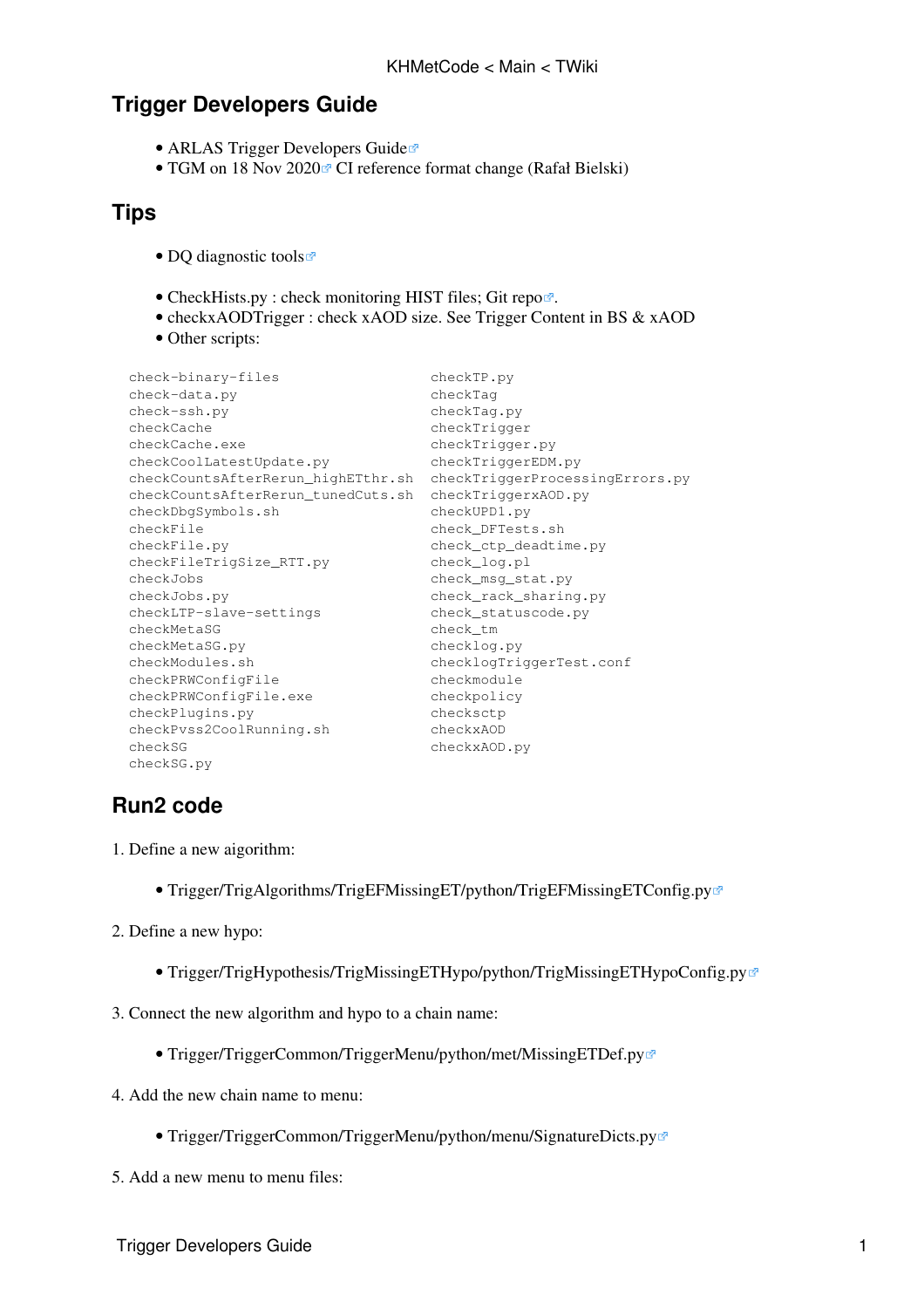- [Trigger/TriggerCommon/TriggerMenu/python/menu/MC\\_pp\\_v8.py](https://gitlab.cern.ch/atlas/athena/blob/21.3/Trigger/TriggerCommon/TriggerMenu/python/menu/MC_pp_v8.py)
- 6. Add a new xAOD container:
	- [Trigger/TriggerCommon/TrigEDMConfig/python/TriggerEDM.py](https://gitlab.cern.ch/atlas/athena/blob/21.3/Trigger/TriggerCommon/TrigEDMConfig/python/TriggerEDM.py)

7. Need to check out Trigger/TriggerCommon/TriggerMenuXML to create menu xml files with the new chain.

8. After make, HLTConfig \*.xml files are created in build/x86.../XML/TriggerMenuXML/ folder.

# **Run3 Legacy codes**

### **TriggerMenu package**

• [TriggerMenu](https://gitlab.cern.ch/atlas/athena/tree/master/Trigger/TriggerCommon/TriggerMenu)

Menu file (definition of trigger chains):

• Physics pp v7 primaries.py $\Phi$ 

## **Run3 AthenaMT codes**

### **FEX package:**

• [Trigger/TrigAlgorithms/TrigEFMissingET](https://gitlab.cern.ch/atlas/athena/tree/master/Trigger/TrigAlgorithms/TrigEFMissingET)

Configuration file:

• [python/TrigEFMissingETMTConfig.py](https://gitlab.cern.ch/atlas/athena/blob/master/Trigger/TrigAlgorithms/TrigEFMissingET/python/TrigEFMissingETMTConfig.py)

Source codes:

- $src/*.h$
- $src/*$ . $cx \overline{x}$
- [src/components/TrigEFMissingET\\_entries.cxx](https://gitlab.cern.ch/atlas/athena/blob/master/Trigger/TrigAlgorithms/TrigEFMissingET/src/components/TrigEFMissingET_entries.cxx)

Test scripts:

- [test/test\\_met\\_fexes.sh](https://gitlab.cern.ch/atlas/athena/blob/master/Trigger/TrigAlgorithms/TrigEFMissingET/test/test_met_fexes.sh)
- test met fexes cluster.sh $\Phi$

Configuration:

- [AlgConfigs.py](https://gitlab.cern.ch/atlas/athena/-/blob/master/Trigger/TriggerCommon/TriggerMenuMT/python/HLTMenuConfig/MET/AlgConfigs.py) $\blacktriangleright$  Algorithm configuration
- TCPufitFex.h $\Phi$  tcPufit default configuration
- [PUSplitPufitFex.h](https://gitlab.cern.ch/atlas/athena/-/blob/master/Trigger/TrigAlgorithms/TrigEFMissingET/src/PUSplitPufitFex.h) $\Phi$  pfoPufit default configuration
- MHTPufitFex.h $\Phi$  mhtPufit default configuration

Documentation:

- [documentation](https://gitlab.cern.ch/atlas/athena/-/tree/master/Trigger/TrigAlgorithms/TrigEFMissingET/doc) $\mathbb{F}$
- [MET Trigger configuration guide](https://gitlab.cern.ch/atlas/athena/-/blob/master/Trigger/TrigAlgorithms/TrigEFMissingET/doc/met_configuration.md)
- [MET Menu Sequences](https://gitlab.cern.ch/atlas/athena/-/blob/master/Trigger/TrigAlgorithms/TrigEFMissingET/doc/METMenuSequences.md)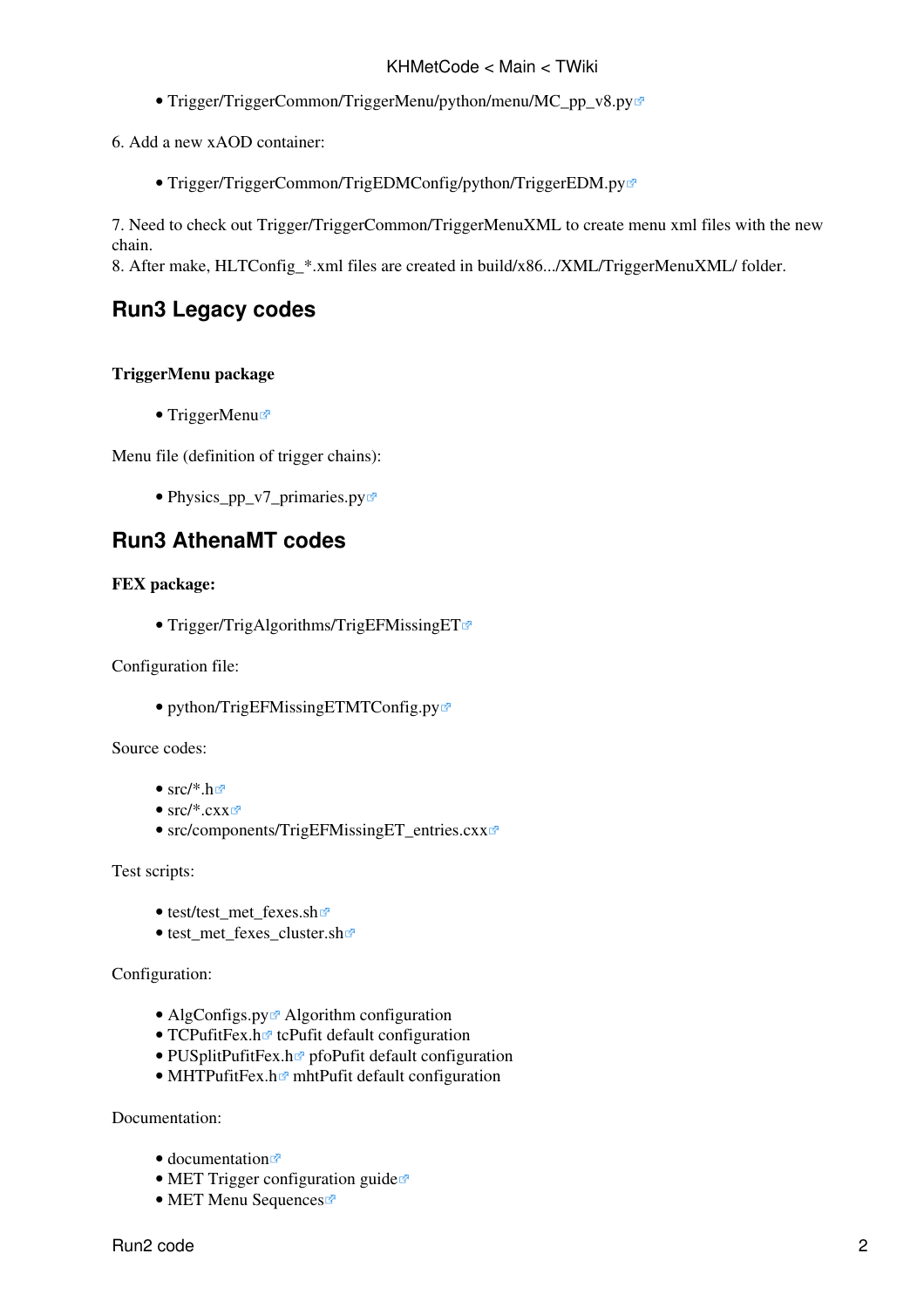• [The Pufit Technique](https://gitlab.cern.ch/atlas/athena/-/blob/master/Trigger/TrigAlgorithms/TrigEFMissingET/doc/pufit.md) $\vec{r}$ 

### **HYPO package:**

• [Trigger/TrigHypothesis/TrigMissingETHypo](https://gitlab.cern.ch/atlas/athena/tree/master/Trigger/TrigHypothesis/TrigMissingETHypo) $\Phi$ 

Configuration file:

- [python/TrigMissingETHypoConfig.py](https://gitlab.cern.ch/atlas/athena/blob/master/Trigger/TrigHypothesis/TrigMissingETHypo/python/TrigMissingETHypoConfig.py) $\Phi$
- [TrigMissingETHypoMonitoringTool.py](https://gitlab.cern.ch/atlas/athena/blob/master/Trigger/TrigHypothesis/TrigMissingETHypo/python/TrigMissingETHypoMonitoringTool.py) $\Phi$  online monitoring?

Source codes:

- [src/TrigMissingETHypoAlg.h](https://gitlab.cern.ch/atlas/athena/blob/master/Trigger/TrigHypothesis/TrigMissingETHypo/src/TrigMissingETHypoAlg.h)
- [src/TrigMissingETHypoAlg.cxx](https://gitlab.cern.ch/atlas/athena/blob/master/Trigger/TrigHypothesis/TrigMissingETHypo/src/TrigMissingETHypoAlg.cxx) $\vec{z}$
- [src/ITrigMissingETHypoTool.h](https://gitlab.cern.ch/atlas/athena/blob/master/Trigger/TrigHypothesis/TrigMissingETHypo/src/ITrigMissingETHypoTool.h)
- $src/T$ rigMissingETHypoTool.h $\Phi$
- [src/TrigMissingETHypoTool.cxx](https://gitlab.cern.ch/atlas/athena/blob/master/Trigger/TrigHypothesis/TrigMissingETHypo/src/TrigMissingETHypoTool.cxx)

### **Online monitoring:**

HYPO monitoring:

• [TrigMissingETHypoMonitoringTool.py](https://gitlab.cern.ch/atlas/athena/blob/master/Trigger/TrigHypothesis/TrigMissingETHypo/python/TrigMissingETHypoMonitoringTool.py)<sup>*R*</sup> This is currently not used?

FEX monitoring:

- [TrigEFMissingETConfig.py](https://gitlab.cern.ch/atlas/athena/-/blob/master/Trigger/TrigAlgorithms/TrigEFMissingET/python/TrigEFMissingETConfig.py)
- [FexBase.h](https://gitlab.cern.ch/atlas/athena/-/blob/master/Trigger/TrigAlgorithms/TrigEFMissingET/src/FexBase.h)r
- [FexBase.cxx](https://gitlab.cern.ch/atlas/athena/-/blob/master/Trigger/TrigAlgorithms/TrigEFMissingET/src/FexBase.cxx)
- [MonGroupBuilder.h](https://gitlab.cern.ch/atlas/athena/-/blob/master/Trigger/TrigAlgorithms/TrigEFMissingET/src/MonGroupBuilder.h)<sup>®</sup>
- [MonGroupBuilder.cxx](https://gitlab.cern.ch/atlas/athena/-/blob/master/Trigger/TrigAlgorithms/TrigEFMissingET/src/MonGroupBuilder.cxx)

#### **TriggerMenu package**

• [Trigger/TriggerCommon/TriggerMenuMT](https://gitlab.cern.ch/atlas/athena/tree/master/Trigger/TriggerCommon/TriggerMenuMT)

MET configuration files:

• [python/HLTMenuConfig/MET/\\*.py](https://gitlab.cern.ch/atlas/athena/tree/master/Trigger/TriggerCommon/TriggerMenuMT/python/HLTMenuConfig/MET)<sup>&</sup> METChainConfiguration.py, METMenuSequences.py, METRecoSequences.py, GenerateMETChainDefs.py

Menu file (definition of trigger chains):

- [MC\\_pp\\_run3\\_v1.py](https://gitlab.cern.ch/atlas/athena/-/blob/master/Trigger/TriggerCommon/TriggerMenuMT/python/HLT/Menu/MC_pp_run3_v1.py) $\Phi$
- [Dev\\_pp\\_run3\\_v1.py](https://gitlab.cern.ch/atlas/athena/blob/master/Trigger/TriggerCommon/TriggerMenuMT/python/HLT/Menu/Dev_pp_run3_v1.py) $\blacktriangleright$  (used to be LS2\_v1.py)
- [Physics\\_pp\\_run3\\_v1.py](https://gitlab.cern.ch/atlas/athena/blob/master/Trigger/TriggerCommon/TriggerMenuMT/python/HLT/Menu/Physics_pp_run3_v1.py) $\sqrt{a}$
- [PhysicsP1\\_pp\\_run3\\_v1.py](https://gitlab.cern.ch/atlas/athena/blob/master/Trigger/TriggerCommon/TriggerMenuMT/python/HLT/Menu/PhysicsP1_pp_run3_v1.py)

L1 threshold values:

• [ThresholdDef.py](https://gitlab.cern.ch/atlas/athena/-/blob/release/22.0.60/Trigger/TriggerCommon/TriggerMenuMT/python/L1/Config/ThresholdDef.py#L256)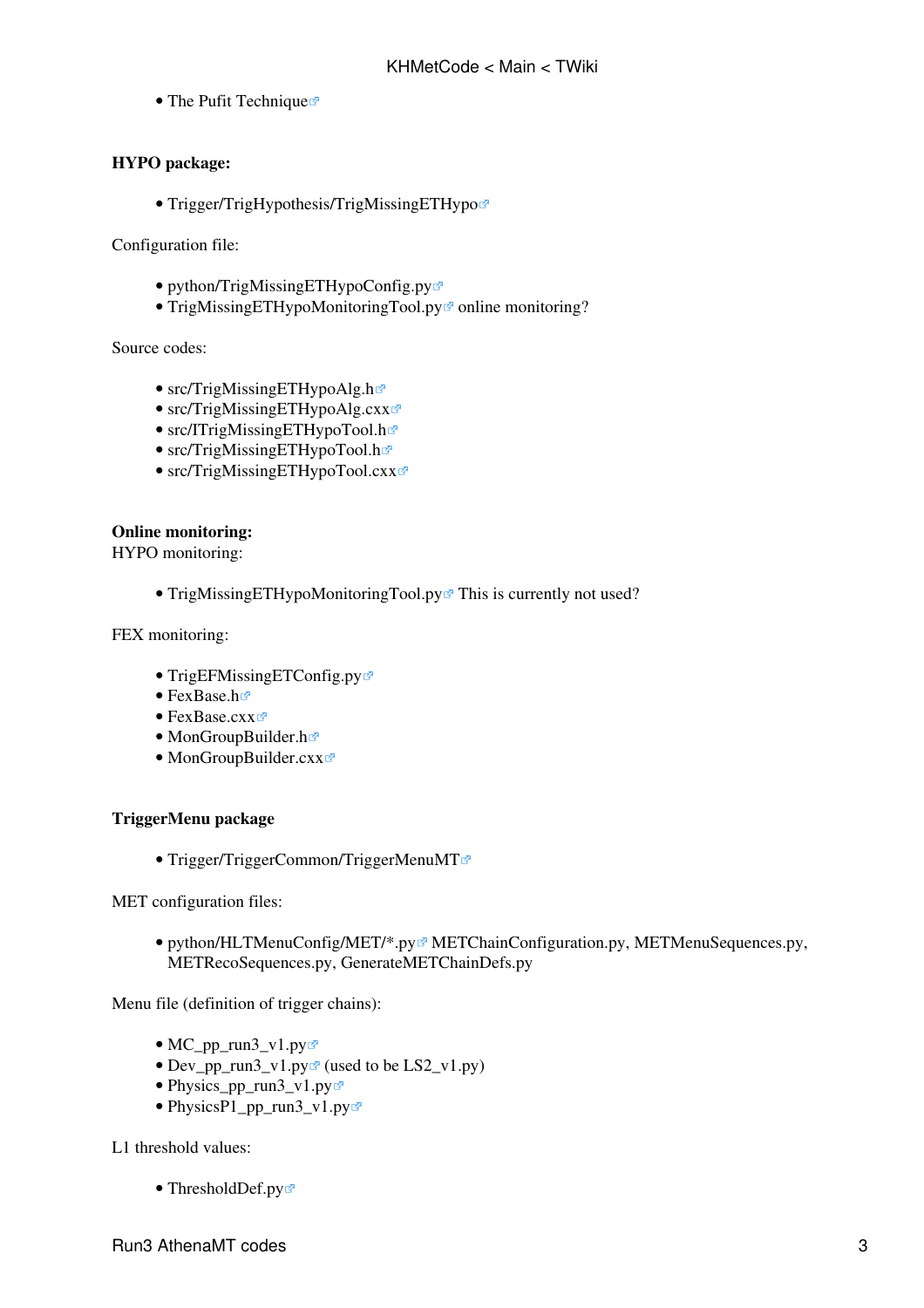### **TriggerMenuXML package**

• [Trigger/TriggerCommon/TriggerMenuXML](https://gitlab.cern.ch/atlas/athena/tree/master/Trigger/TriggerCommon/TriggerMenuXML)

XML files:

• data/ $*$ .xml $\blacksquare$ 

### **TrigMenuRulebook package**

• [TrigMenuRulebook](https://gitlab.cern.ch/atlas-trigger-menu/TrigMenuRulebook)

### **EDMConfig package**

• [Trigger/TriggerCommon/TrigEDMConfig](https://gitlab.cern.ch/atlas/athena/blob/master/Trigger/TriggerCommon/TrigEDMConfig)@

Configuration files (definition of container names):

- [python/TriggerEDMRun3.py](https://gitlab.cern.ch/atlas/athena/blob/master/Trigger/TriggerCommon/TrigEDMConfig/python/TriggerEDMRun3.py)
- ([current TriggerEDM.py in master](https://gitlab.cern.ch/atlas/athena/blob/master/Trigger/TriggerCommon/TrigEDMConfig/python/TriggerEDM.py)  $\Phi$ )
- (TriggerEDM.py in  $21.3 \text{ m}$ )

### **TrigConfigSvc package**

• [Trigger/TrigConfiguration/TrigConfigSvc](https://gitlab.cern.ch/atlas/athena/blob/master/Trigger/TrigConfiguration/TrigConfigSvc)

Source code (add chains to Run3 testing block):

• [src/HLTConfigSvc.cxx](https://gitlab.cern.ch/atlas/athena/blob/master/Trigger/TrigConfiguration/TrigConfigSvc/src/HLTConfigSvc.cxx) $\mathbb{F}$ 

#### **UpgradeTest package:**

• [Trigger/TrigValidation/TrigUpgradeTest](https://gitlab.cern.ch/atlas/athena/tree/master/Trigger/TrigValidation/TrigUpgradeTest)<sup>®</sup>

MET test jobOptions and data files:

- [share/met.\\*.py](https://gitlab.cern.ch/atlas/athena/blob/master/Trigger/TrigValidation/TrigUpgradeTest/share) $\blacksquare$
- [share/met\\_\\*.ref](https://gitlab.cern.ch/atlas/athena/blob/master/Trigger/TrigValidation/TrigUpgradeTest/share) $\overline{z}$
- [share/slice\\_met.ref](https://gitlab.cern.ch/atlas/athena/blob/master/Trigger/TrigValidation/TrigUpgradeTest/share/slice_met.ref)
- [share/testHLT\\_MT.py](https://gitlab.cern.ch/atlas/athena/blob/master/Trigger/TrigValidation/TrigUpgradeTest/share/testHLT_MT.py)

### **L1**

#### **Bitwise simulation:**

- [gFEXSysSim.h](https://gitlab.cern.ch/atlas/athena/-/blob/master/Trigger/TrigT1/L1CaloFEX/L1CaloFEXSim/L1CaloFEXSim/gFEXSysSim.h)
- [jFEXSysSim.h](https://gitlab.cern.ch/atlas/athena/-/blob/master/Trigger/TrigT1/L1CaloFEX/L1CaloFEXSim/L1CaloFEXSim/jFEXSysSim.h)<sup>ø</sup>

### **EDM**

- [jFexMETRoI](https://gitlab.cern.ch/atlas/athena/-/blob/master/Event/xAOD/xAODTrigger/Root/jFexMETRoI_v1.cxx)<sup>®</sup>
- [gFexGlobalRoI](https://gitlab.cern.ch/atlas/athena/-/blob/master/Event/xAOD/xAODTrigger/Root/gFexGlobalRoI_v1.cx)<sup>®</sup>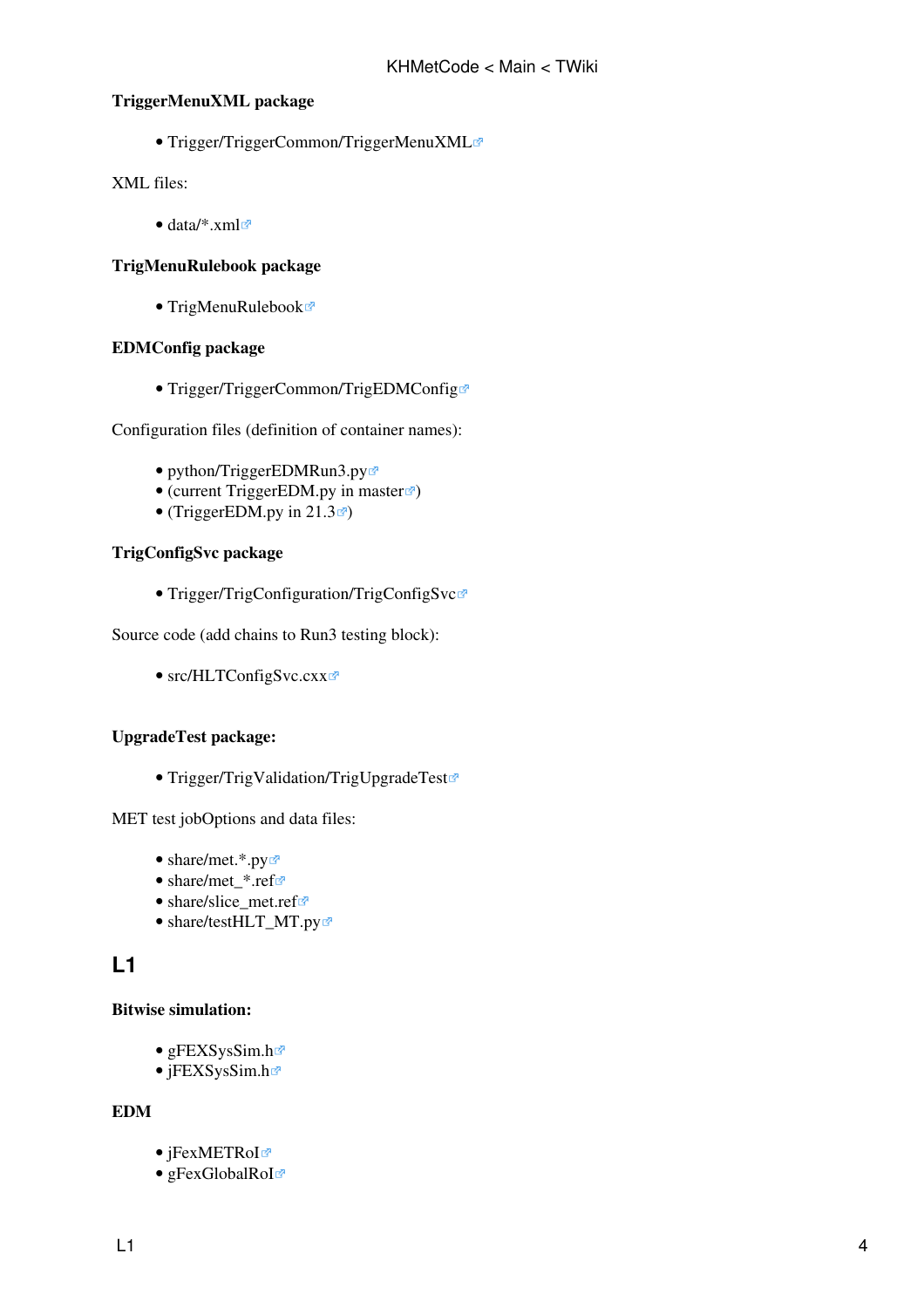# **Run3 AthenaMT offline Monitoring code**

Package:

• [Trigger/TrigMonitoring/TrigMETMonitoring](https://gitlab.cern.ch/atlas/athena/tree/master/Trigger/TrigMonitoring/TrigMETMonitoring)

Configuration file:

• [python/TrigMETMonitorAlgorithm.py](https://gitlab.cern.ch/atlas/athena/blob/master/Trigger/TrigMonitoring/TrigMETMonitoring/python/TrigMETMonitorAlgorithm.py)

JobOption file (currently not working):

• [share/TrigMETMonitorAlgorithm\\_jobOptions.py](https://gitlab.cern.ch/atlas/athena/blob/master/Trigger/TrigMonitoring/TrigMETMonitoring/share/TrigMETMonitorAlgorithm_jobOptions.py)

Source codes:

- [src/TrigMETMonitorAlgorithm.h](https://gitlab.cern.ch/atlas/athena/blob/master/Trigger/TrigMonitoring/TrigMETMonitoring/src/TrigMETMonitorAlgorithm.h)
- [src/TrigMETMonitorAlgorithm.cxx](https://gitlab.cern.ch/atlas/athena/blob/master/Trigger/TrigMonitoring/TrigMETMonitoring/src/TrigMETMonitorAlgorithm.cxx)
- [src/components/TrigMETMonitoring\\_entries.cxx](https://gitlab.cern.ch/atlas/athena/blob/master/Trigger/TrigMonitoring/TrigMETMonitoring/src/components/TrigMETMonitoring_entries.cxx)

Han config files:

• [DataQuality/DataQualityConfigurations/config/HLT/HLTmet](https://gitlab.cern.ch/atlas/athena/-/tree/master/DataQuality/DataQualityConfigurations/config/HLT/HLTmet)

## **Code Test**

- [ATN \(Atlas Test Nightly\)](https://twiki.cern.ch/twiki/bin/viewauth/AtlasComputing/ATNightTesting)
- [RTT \(Run Time Test\) user giude](https://atlas-rtt.cern.ch/prod/docs/userguide/)<sup>®</sup>

## **Reconstruction (ESD->AOD)**

• [Recipe for re reconstruction](https://twiki.cern.ch/twiki/bin/viewauth/AtlasComputing/RecoReReconstruction) ESD -> AOD

### **Algorithm**

• [HLT Steering, guide for algorithm developers](https://twiki.cern.ch/twiki/bin/viewauth/Atlas/HltAlgorithmDeveloperGuide)

### **Menu**

• [Instructions for HLT Menu Developers](https://twiki.cern.ch/twiki/bin/viewauth/Atlas/TriggerMenuPackageInstructions#Instructions_for_HLT_Menu_Develo) Check that the produced XML remains the same before/after the changes

## **Emulation**

• [MET Trigger Emulation](https://twiki.cern.ch/twiki/bin/viewauth/Atlas/METTriggerEmulation)

## **MET trigger software for performance study in Rel 22**

- [MasterPerfStudies \(Jon Burr](https://gitlab.cern.ch/jburr/masterperfstudies)
- [METTrigger \(Alessandro Ruggiero\)](https://gitlab.cern.ch/alruggie/METTrigger)<sup>®</sup>